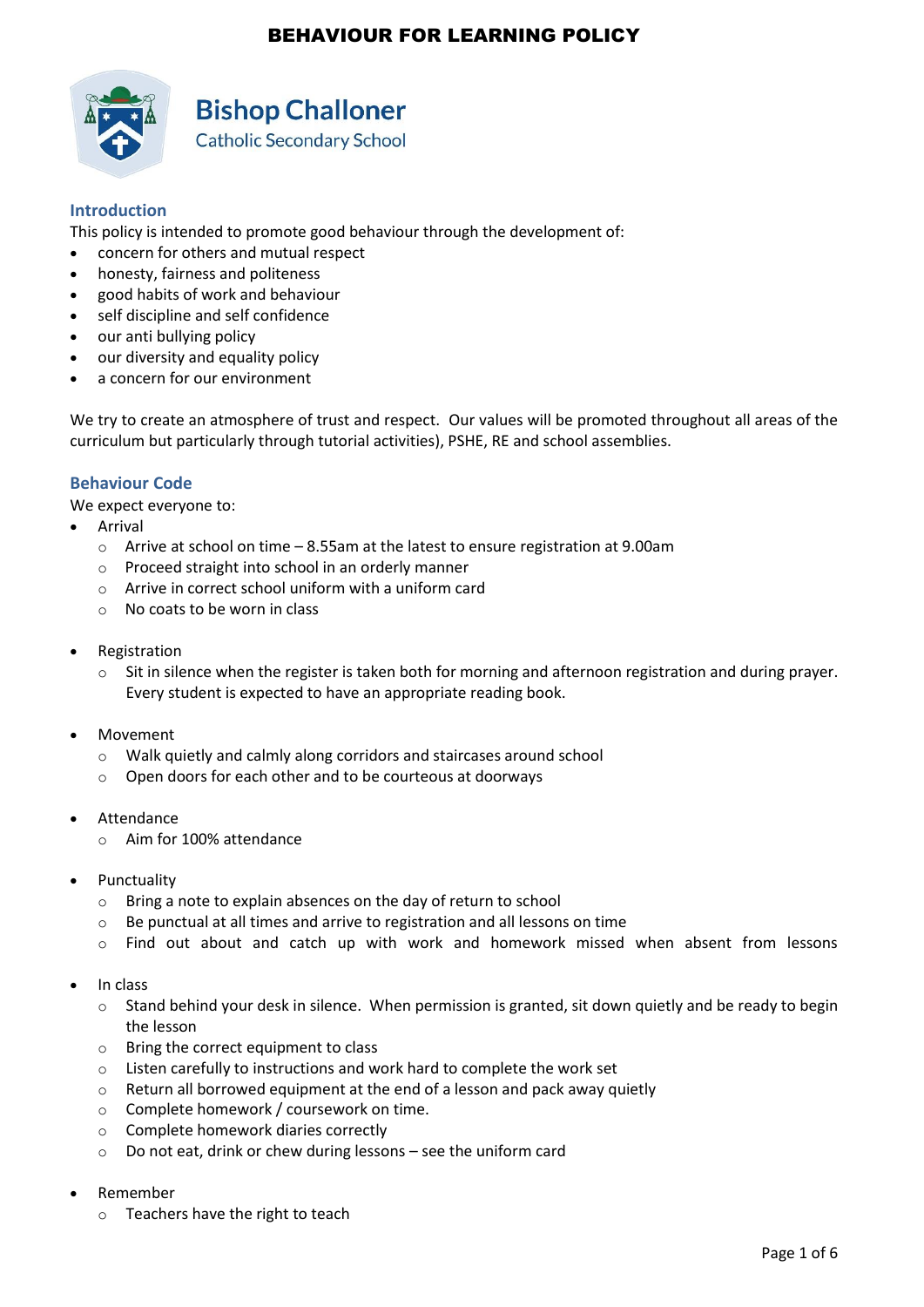- o Students have the right to learn
- o Everybody has the responsibility to ensure we can all enjoy our rights
- Attitude to others
	- o Be courteous, helpful and caring towards others
	- o Be polite at all time
	- o Not act in an aggressive manner, bully or swear
	- o Not to racially or sexually harass others
	- o Not to smoke, take drugs, misuse drugs or other substances
- Environment
	- $\circ$  Take care of our environment by keeping the buildings and grounds neat and tidy and put all litter in bins
	- o Respect other people's work around the school
	- o Use the dining areas properly and to throw away all rubbish
	- o Use all form rooms with respect
	- $\circ$  Keep away from those areas that are out of bounds during the day
	- $\circ$  Do not chew gum in school see uniform card
- Outside school
	- o Behave in a courteous and polite way to all members of the public
	- $\circ$  All aspects of the behaviour code apply when travelling to and from school therefore behave responsibly when travelling to and from school. Students are ambassadors of the school and should behave accordingly.

All students need to meet expectations. Students with identified learning and behaviour needs are supported in establishing these skills and routines effectively.

### **During lessons**

Good behaviour is expected during every lesson. Good behaviour will be encouraged by well-structured and interesting lessons that aim to motivate students and to meet their specific needs.

#### Staff should

- make all explanations clear and concise
- clearly explain all work requirements
- deal appropriately with student responses
- set work that will meet the needs and will be appropriate to he ability of each student
- set clear aims and goals before any activity begins
- begin and end lessons on time
- ensure that all lessons are well prepared
- ensure that students are welcomed and dismissed at the end of each lesson in a quiet, orderly way

### **Referral System - Disruptive Students**

Every school has a number of students whose attitudes and actions detract from the normal working of other students and teachers. Incidents can arise both within and outside the classroom environment. The key to success in these matters must be mutual support and a common commitment to establishing and maintaining high standards of behaviour and self-discipline amongst students. Every member of staff must be prepared to deal with antisocial behaviour as soon as it occurs. However, we must not feel that we are working alone. It is important to realise that other staff and parents are willing to give support whenever it is required.

Subject teachers should refer the student in the first instance to the Head of Department. If the problem persists or extra support is necessary, the student should be referred to the Head of Year. If the Head of Year is unavailable then support can be given by the Assistant Headteacher (Pastoral) or by SLT. It is important that poor behaviour be reported to the Head of Year so that records can be kept. Incident Reporting Sheets are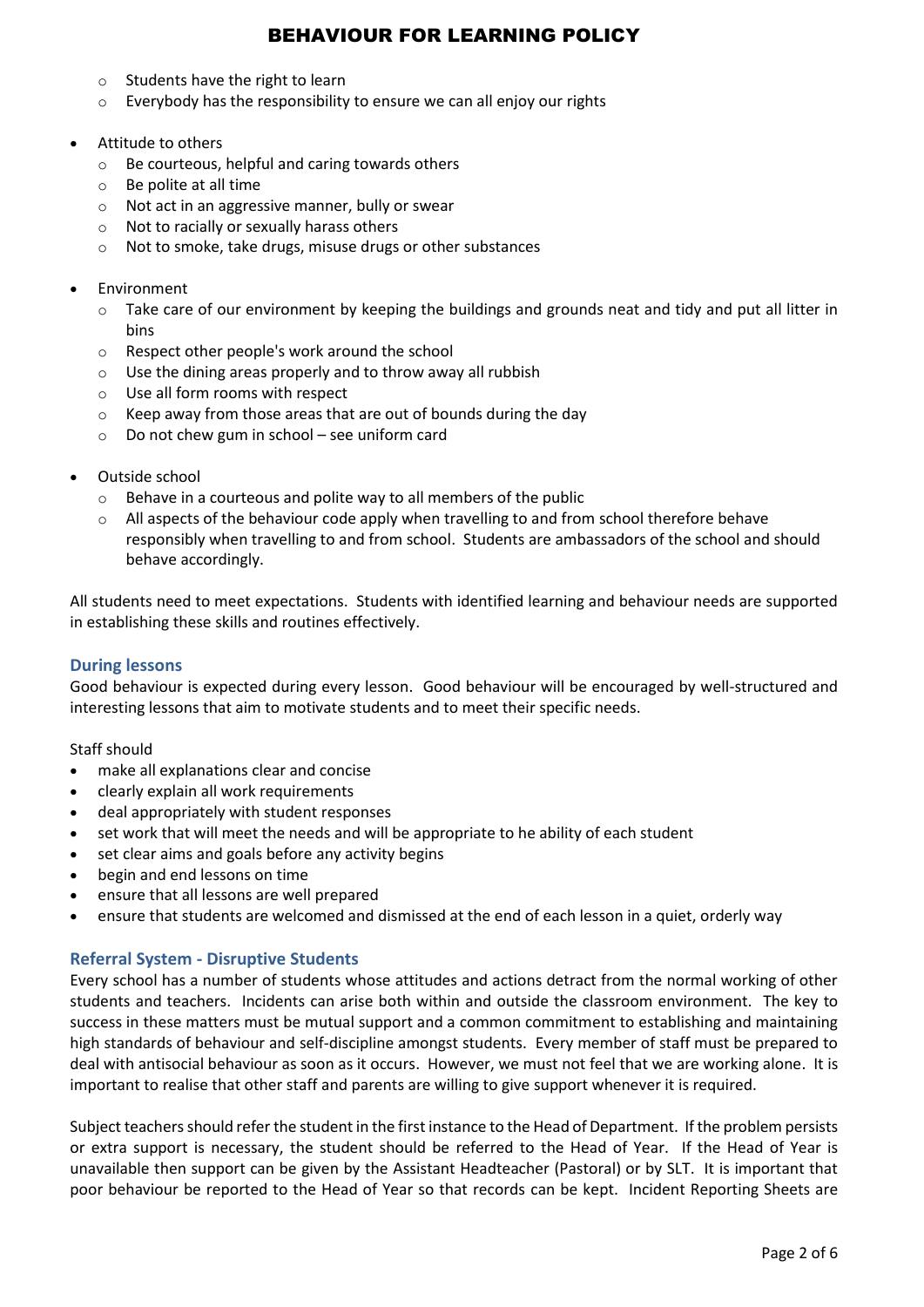available in the main office and the staff room. These should be completed when necessary. All racist incidents must be reported using our referral system, which will be followed up by the Assistant Headteacher (Pastoral).

### **Rewards**

Students should be praised whenever possible. Praise can be given in many different ways. This can include giving verbal praise, writing comments on work, displaying work, sending work to the appropriate Head of Department, informing the Head of Year, awarding certificates (PE, Music etc), writing Well Done Certificates, giving Tutor Merits, Well Done stickers and Department Well Done Certificates or postcards. Well Done Certificates are also given for 100% attendance. House points can be awarded in four areas, Challoner, Charity, Academic and Ambassador.

### **Sanctions/Punishments**

Punishments should be seen to be fair and consistent. Punishments given will depend upon each individual incident. Students may be punished in various ways:

- 1. Verbal reprimand.
- 2. Moving a student to another place in the classroom.
- 3. Extra work (when appropriate).
- 4. Break time detentions these can be given at any time. Please inform the form tutor of the student concerned.
- 5. Daily Report, monitored by member of school.
- 6. After school detention Parents will be informed via email at least 24 hours in advance regarding detentions. The member of staff who issues the detention will inform the student verbally of the detention date, time and location; they will complete the relevant Detention Notification email template and email it to the Detention Notification email address. A dedicated member of the Admin Team will populate SIMs with the detention information and forward the email to the primary contact for the student. The issuing teacher will update SIMS to record whether the student attended or not and follow up with any further sanction as appropriate. During detentions, students may be set extra work or will be required to complete a useful task for the school. (Please remember that class detentions are often inappropriate and detentions will normally be given to individual students for poor behaviour). Under the Education and Inspection Act 2006, schools now have greater scope to use the sanction of detentions. However, this enhanced power will be used responsibly. **Government guidelines dictate that detentions can now be given without parental consent in the evenings, weekends and certain non-teaching days. However, it is school policy that parents will always be informed 24 hours in advance. Detentions when issued are not negotiable and form part of the Home School Agreement.**
- 7. Students who persistently misbehave or commit serious offences may be placed in the Headteacher's detention, which occurs on Friday afternoons and lasts for two hours. NB the Headteacher's detention is for very serious offences i.e. a stage prior to exclusion; it should not normally be used for students failing to turn up to department detentions.
- 8. Saturday detentions are available for students and these can only be put in place by the Heads of Year/SLT.
- 9. Internal Exclusion this is when students are withdrawn from lessons.
- 10. If a serious incident takes place, a student may be excluded from school for a limited time. In exceptional situations, a student may be permanently excluded.
- 11. Police involvement may be necessary if a serious criminal offence has been committed.
- 12. Certain items such as mobile phones and other personal portable electronic devises are not permitted in school. If these items are brought into school, the school does not accept liability. If found they will be confiscated for 2 school days and not returned until parents have collected them from the Reception. In the interest of fairness, NO exceptions will be made.
- 13. Other items such as cigarettes, matches, lighters and knives are not allowed in school and will be confiscated, and the student concerned will be punished appropriately.
- 14. All students are required to carry a uniform card. Failure to produce this will result in a detention. Once the three boxes on a yellow card have been filled in an after school, detention will be set.
- 15. Once a student has moved through a yellow card, they will be issued with a red card. If this is filled then a Saturday detention will be issued.
- 16. Students will receive a new yellow card every half term.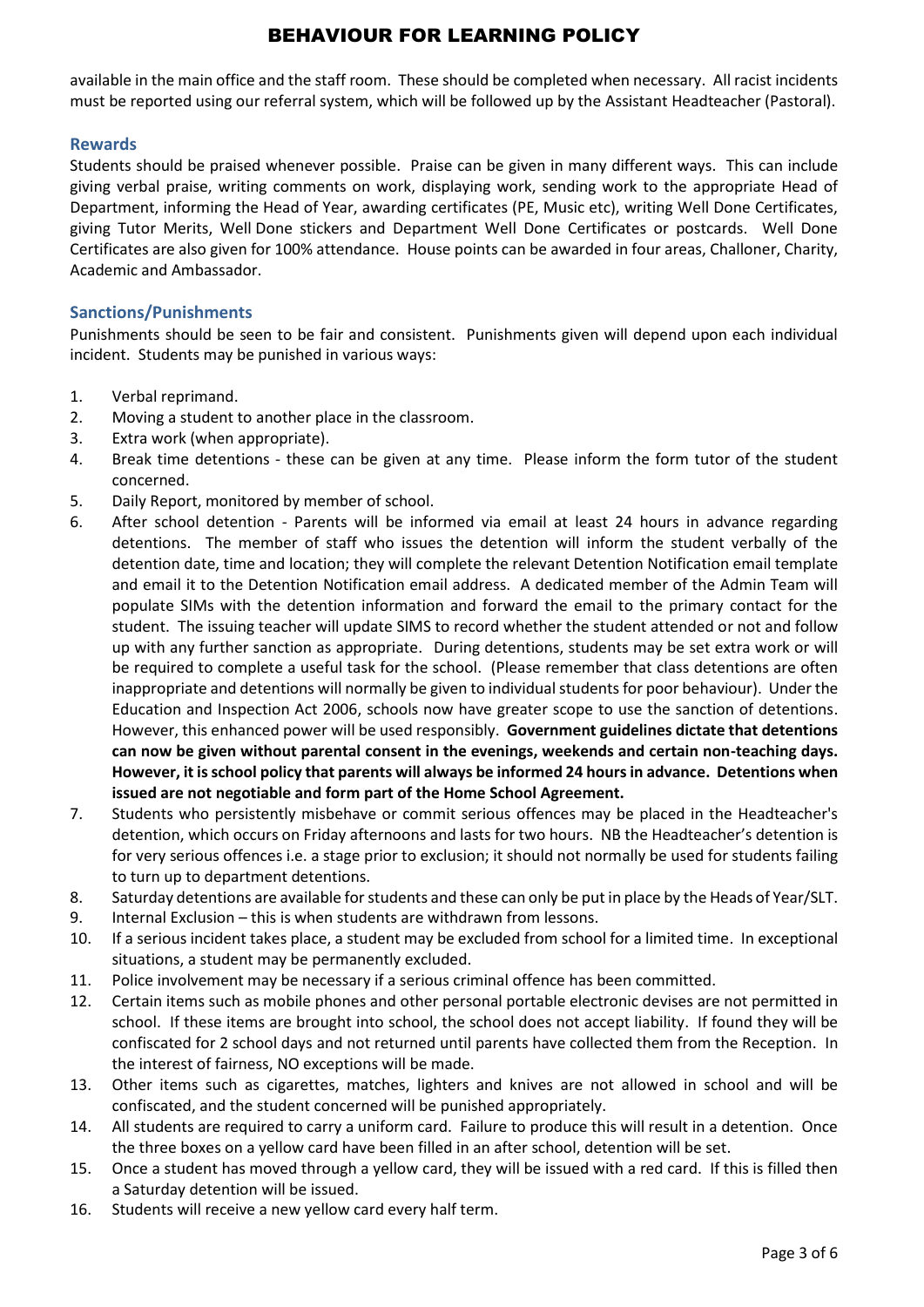If a student is causing concern this will be monitored carefully by the Head of Year and Form Tutor and a behaviour log / report card will be kept and in some cases an individual behaviour plan or Pastoral Support Programme written. Form tutors will be kept fully informed. Patterns of rewards and sanctions will be analysed by ethnicity in line with our Accessibility Plan and Disability, Equality Policy.

### **Relationships with Parents**

We believe that parents should be kept well informed about their child at all times. If a student is causing concern, parents will be informed at an early stage by telephone, letter or e-mail. They will also be invited into school to discuss our concerns. Parents should also be encouraged to contact us quickly if they have any concerns.

#### **Attendance**

Attendance should be monitored by all staff. We believe that all students must attend school regularly to fulfil their true potential. **The only person who can give permission for a child to be absent from school is the school's Headteacher.** If a child is absent due to illness, the parent must notify the school by telephone on the first day of absence and each subsequent day and follow this up with a note once the child returns to school. The school's Headteacher will decide whether to authorise the absence, depending upon the reason given.

Requests for leave of absence must be made by completing and submitted a Leave of Absence form. Since September 2013, Headteachers have only been able to grant a leave of absence for exceptional circumstances, a family holiday or travelling abroad is not considered an exceptional reason.

Using the SIMS the percentage attendance and number of unauthorised absences of every student are closely monitored by the Form Tutor, Head of Year, Pastoral Support Assistant and Assistant Head responsible for Pastoral Care. The attendance of students is regularly discussed at Pastoral Council, Head of Year and tutor meetings. If the percentage attendance of a student begins to decline this will be followed up by the Head of Year who will involve parents and the Assistant Head where appropriate. If a student is absent from school for any length of time, we will support the student in any way we can which will include sending work home.

#### **Truancy**

If a student truants, we should act quickly to inform the parents. Then one of a number of strategies may be adopted:

- 1. Detentions given in order to make up for lessons missed (one detention for every lesson missed). Appropriate members of staff will be informed of truancy so that detentions can be given.
- 2. Parents invited to the school to discuss the situation.
- 3. Student being placed on report for a given time to monitor behaviour, work in lessons and homework.
- 4. Involvement of Educational Welfare Officer.

### **Punctuality**

The punctuality of all students should be closely monitored by all staff but particularly by Form Tutors and Heads of Year. When a student arrives late to school, this will be recorded. Lists of students who arrive late to lessons will issue weekly to HOYs and HODs. Lateness is closely monitored by senior staff and discussed at Head of Year meetings.

Punctuality to lessons is closely monitored by subject teachers who will follow up students who are persistently late with the necessary support from their Head of Department. If students are late to school this is followed up by the Form Tutor and Head of Year who will contact parents if students are persistently late. Lateness may be followed in one or a number of ways:

- discussion with student to find out reasons
- verbal reprimand by Form Tutor and/or Head of Year/Deputy Head
- placing student on report (to monitor punctuality to school and lessons)
- detentions given to make up work missed in lessons
- Educational Welfare Officer involvement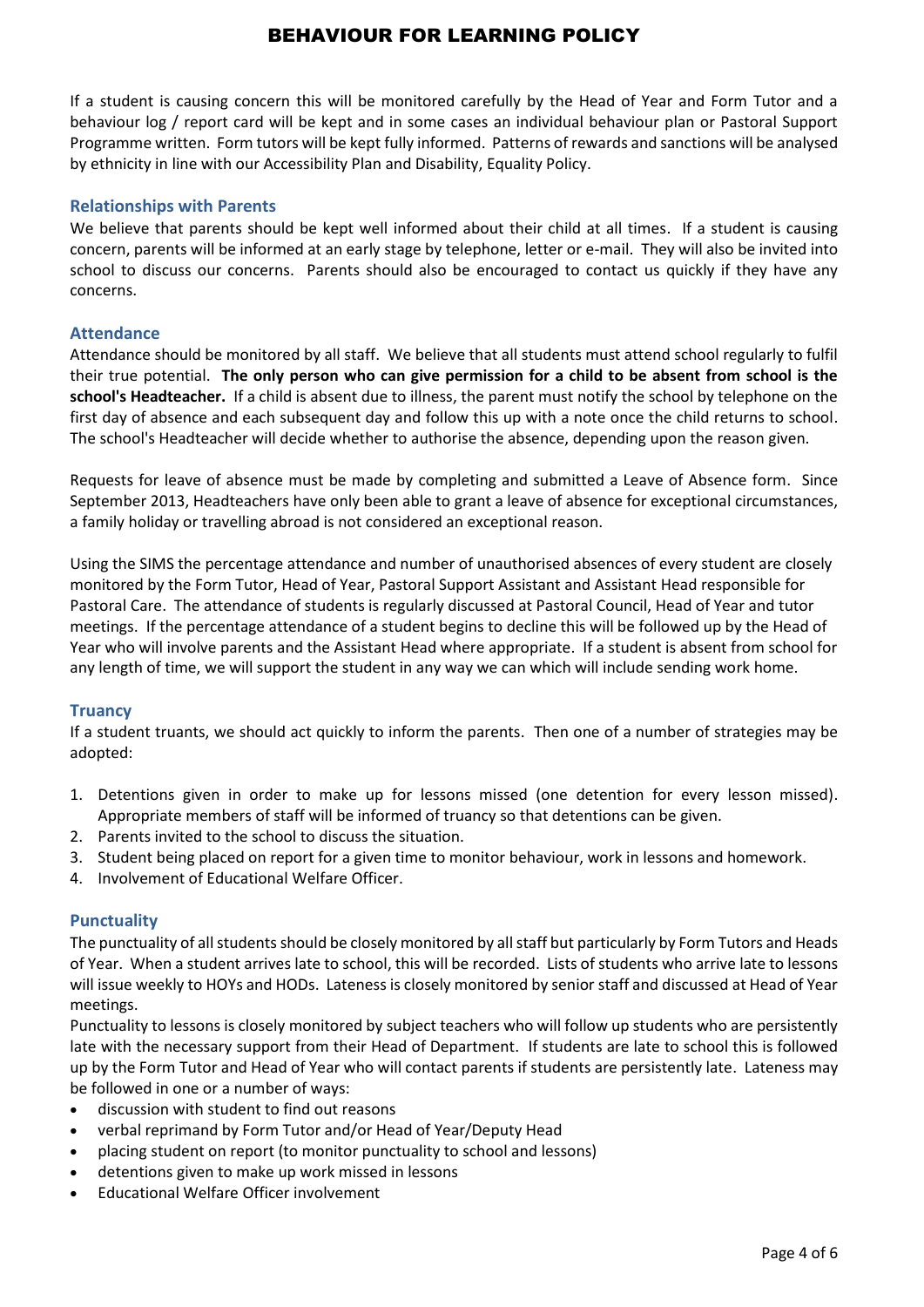### **Bullying**

Bullying will not be tolerated by any member of this school.There are many definitions of bullying but most have these things in common:

- it is deliberately hurtful behaviour
- it is repeated often over a period of time
- it is difficult for those being bullied to defend themselves

Bullying can take many forms:

- physical hitting, kicking, taking belongings
- verbal name calling, insulting and racist remarks and any negative comments surrounding gender choices or sexuality
- indirect spreading nasty stories about someone, excluding someone from social groups
- cyber bullying including emails, MSN and SMS texting

It is everyone's responsibility to prevent bullying from happening. We need to react firmly and promptly when bullying is identified. (Listen, Believe and Act)

Staff should:

- watch for the early signs of distress of students (this may be reflected in the standard of work produced by a student)
- listen carefully and record any incident of bullying
- refer the incident to the Head of Year

All incidents of bullying must be recorded on SIMs. This information should include:

- who was involved (or alleged to be involved)
- where and when it happened
- what happened
- what action was taken
- follow up

When an incident of bullying occurs one or a number of strategies should be used:

- 1. Individual discussion with students concerned
- 2. Students asked to record the incident in writing
- 3. Students brought together to discuss the situation
- 4. All incidents of bullying should be carefully recorded
- 5. Refer any incidents to the Head of Year
- 6. Provide support for students who are being bullied
- 7. Help bullies to change their behaviour
- 8. Involve parents at an early stage
- 9. Involve outside agencies and act upon their advice and support
- 10. Encourage students to be assertive, eg 'I don't like you doing that'
- 11. Encourage students to help each other by not allowing someone to be deliberately left out of a group; not smiling or laughing when someone is being bullied; telling a member of staff about any incident of bullying

In some instances of bullying, a problem solving approach may help. The adult should remain neutral and each student should be given time to talk, the aim being to find a solution and to stop the bullying recurring. We will react firmly and promptly when bullying is identified in or out of school.

The school is currently developing a Peer Mentoring Scheme. Peer Mentors will be available for students at both breaks in the Library. Peer Mentors are also assigned to specific students who request/need additional support.